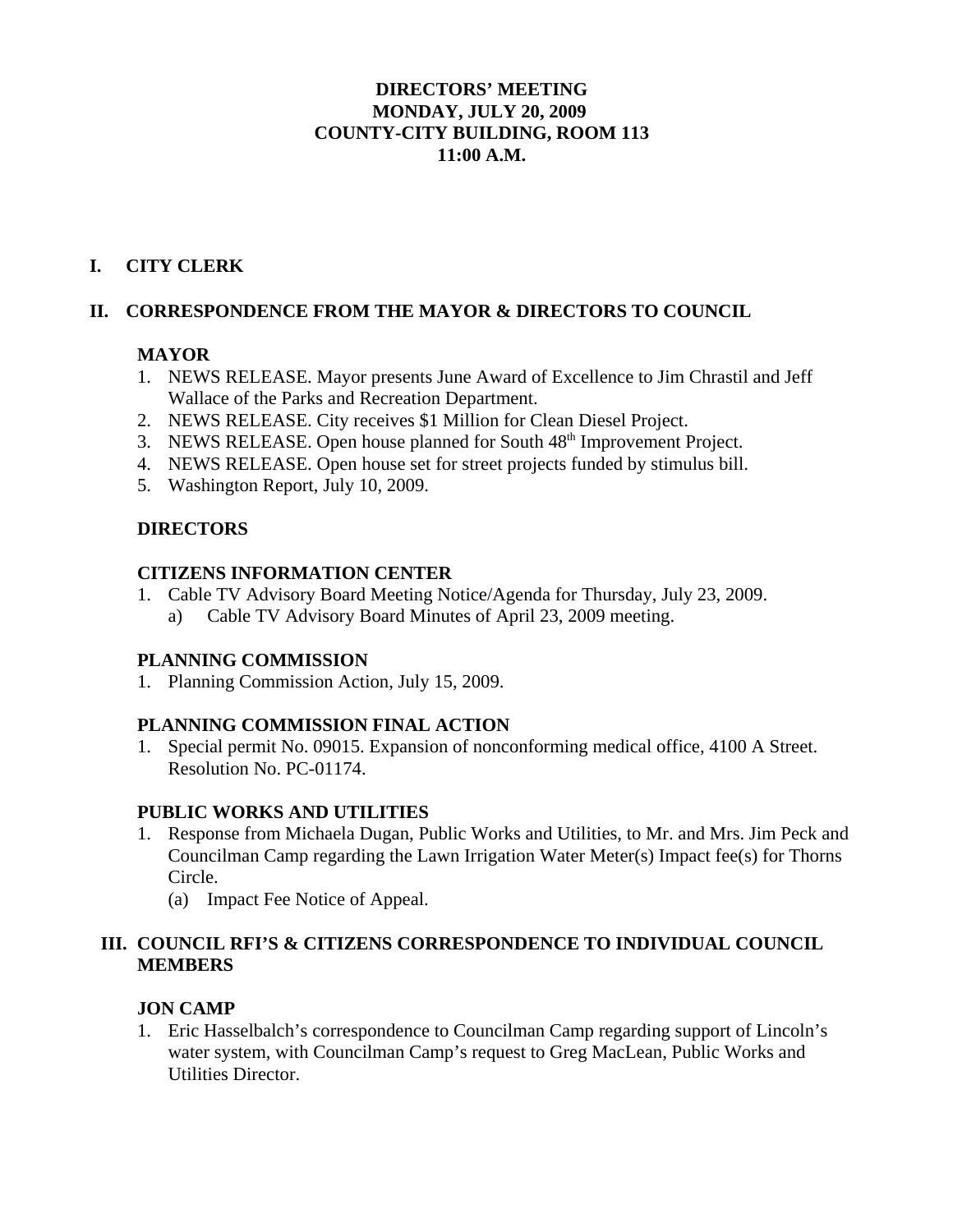# **JONATHAN COOK**

1. Letter from Rosina Paolini. Please keep the Pioneer Nature Center free, our children are our future.

# **DOUG EMERY**

1. Letter from Charles and Deborah Yost. Vote for the Mayor's proposed budget which now includes saving neighborhood libraries.

# **IV. CORRESPONDENCE FROM CITIZENS TO COUNCIL**

- 1. Email from Martha Gadberry in support of Mayor Beutler's budget and comments on creating jobs with small business owners.
- 2. Email from Carol S. Kopf stating how studies show fluoridation is ineffective and harmful.
- 3. Correspondence from Bob Stoddard. Hoping the amendment to the City County Plan that adopts the principle of sustainability is passed. (Distributed to City Council Members on 07-14-09 a.m. before the Joint Public Hearing on the Comprehensive Plan Amendments at 5:30 p.m.)
- 4. Letter from The League of Women Voters of Lincoln-Lancaster County in support of Amendment #09003 to amend the 2030 Lincoln/Lancaster County Comprehensive Plan's Community Vision section to include the topic of sustainability. (Letter distributed to City Council and County Board on 07/14/09 before the Joint Public Hearing on the Comprehensive Plan Amendments at 5:30 p.m.)
- 5. Email from Tim Johnson. Consider the proposed sustainability amendment to the Comprehensive Plan with comments on supporting other projects and having free access to the Pioneer Park Center. (Distributed to Council Members and County Board before the Joint Public Hearing on the Comprehensive Plan Amendments at 5:30 p.m., 07/14/09)
- 6. Correspondence from Donna Woudenberg, Ph.D. Amend the Community Vision chapter of the Lincoln-Lancaster County Comprehensive Plan by adding sustainability related text. (Distributed to Council Members before the Joint Public Hearing on the Comprehensive Plan Amendments on 07/14/09)
- 7. Email from Marcella Shortt thanking Council for the continued funding for the Muni band.
- 8. InterLinc correspondence from Jerry Wolf regarding the Fire Department, the fire union, the Mayor, and City Council.

# **V. ADJOURNMENT**

W:\FILES\CITYCOUN\WP\DA072009.wpdmmm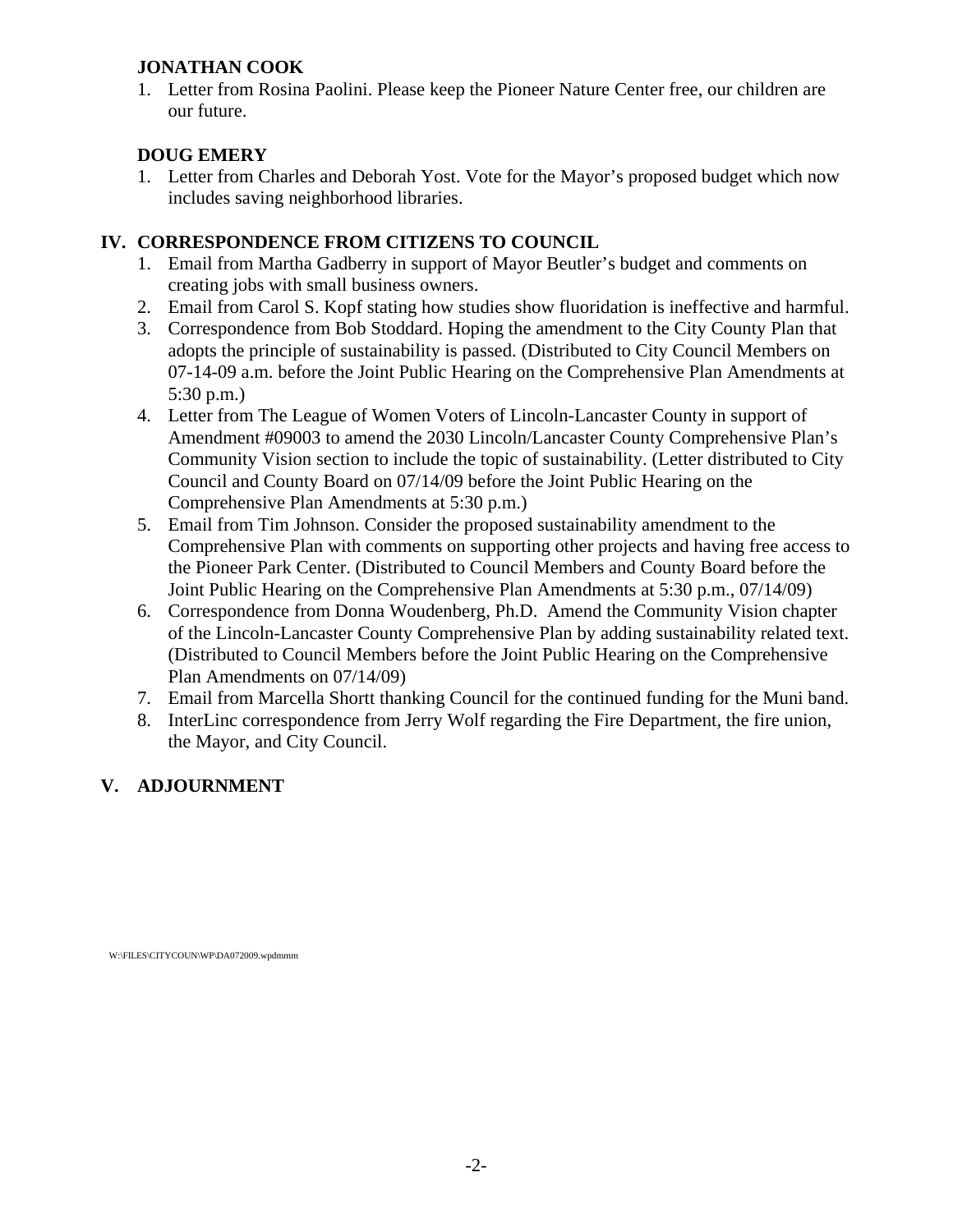#### **DIRECTORS' MEETING MINUTES MONDAY, JULY 20, 2009 COUNTY-CITY BUILDING, ROOM 113 11:00 A.M.**

| <b>Present:</b> | Doug Emery, Chair; Jayne Snyder; Jon Camp; Jonathan Cook, Eugene Carroll; Adam<br>Hornung.       |
|-----------------|--------------------------------------------------------------------------------------------------|
| Absent:         | John Spatz, Vice Chair (In room but not at dias)                                                 |
| <b>Others:</b>  | Rick Hoppe, Aide to the Mayor; Trish Owen, Aide to the Mayor; and Judge Hendry, City<br>Attorney |

Chair Emery opened the meeting at 11:36 a.m. and announced the location of the Open Meetings Act.

# **I. CITY CLERK**

City Clerk Ross reviewed and summarized the formal meeting agenda for July 20, 2009 with Council Members. Ross explained certain resolutions, requested to call interlocal agreements together, asked if Council preference was to have contracts called singularly or together and also listed an item which had a request to remove from pending.

Regarding the Public Hearing Liquor Resolutions Cook asked what procedure was followed before? Ross replied one year had so many from out of town did change that events must be held immediately adjacent to the applicant's licensed premises. An ordinance under the Liquor Chapter Title and Special Designated Licenses.

Clerk Ross stated under Public Hearing - Resolutions, Item 13, under Claims, there is a denial to Daniel Finley and was advised the City Attorney would like more time to review and would ask for a motion to place on indefinite pending.

Cook thought if Council deleted from the resolution it could be brought back in the future by the Law Department. Judge Hendry stated whatever is the Council's preference, an issue came up for additional information and in fairness to the citizen want to review. If deleted do so without any prejudicious to the claimant.

### **II. CORRESPONDENCE FROM THE MAYOR & DIRECTORS TO COUNCIL**

**MAYOR** - No comments from the Mayor's Office.

- 1. NEWS RELEASE. Mayor presents June Award of Excellence to Jim Chrastil and Jeff Wallace of the Parks and Recreation Department.
- 2. NEWS RELEASE. City receives \$1 Million for Clean Diesel Project.
- 3. NEWS RELEASE. Open house planned for South 48<sup>th</sup> Improvement Project.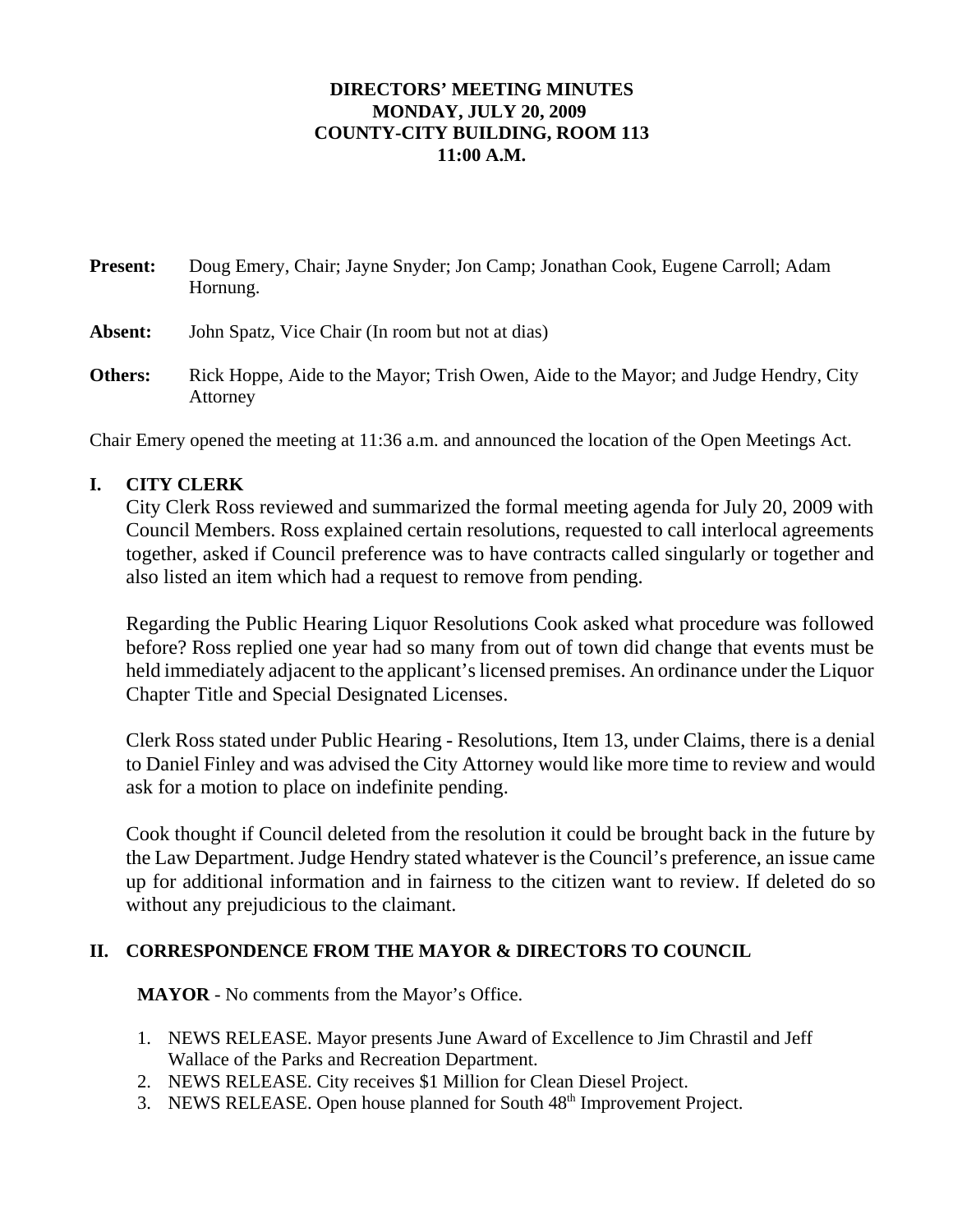- 4. NEWS RELEASE. Open house set for street projects funded by stimulus bill.
- 5. Washington Report, July 10, 2009.

No comments on above.

#### **DIRECTORS** - No comments from Directors

Emery has an article for Chief Ford regarding locations where trained paramedics are hired as firefighters. Possibly a viable option, and a considerable savings. Hoppe commented Chief Ford is very interested.

Emery asked on holding up hiring, how many are safety personnel? Hoppe replied a police training class, not sure of the size. Emery added if we start on January 1, 2010 for one to one retirement we should hold back on all but essential hiring until then. Hoppe stated we'll discuss, but either we're going to guarantee the service and put the pieces in place, or not. The one to one is not much of an issue as we're saving virtually nothing with these people if they get in before or after. If you want them to be subject to one to one let's move the date back from January 1. Emery would agree to moving the date back, and then holding off until January 1 would not be an issue.

Camp stated the Mayor has been invited on several occasions to attend this meeting and wonder if there was a particular reason he does not? Hoppe answered the Mayor is certainly willing to attend if there is a substantial topic to discuss. The Mayor's belief is if he's notified of the discussion, we could prepare, and attend and have a full discussion. But just to be here for the sake of being here doesn't seem like an efficient use of time. Hornung stated he understands time efficiency and agrees with the Mayor. Camp stated possibly with a professional staff person we could operate better, as we rely totally on the Administration. Camp added during his ten year tenure thought this was the time to meet face to face with the Mayor and relevant Directors. He would appreciate the opportunity to have dialogue, and express concerns, as we all represent the citizens. Hoppe replied he's not sure how a professional staff member for the City Council relates to the Mayor not attending but will certainly ask him. The number of meetings the Mayor invited Council to before setting their budget demonstrates how the Mayor, and his office, respect to the City Council and appreciate input as much as the Mayor's office can possibly receive. Emery stated if something comes up over the weekend Camp, or anyone, could call him and he would relate to the Mayor and ask him to attend.

### **CITIZENS INFORMATION CENTER** - No Comments

- 1. Cable TV Advisory Board Meeting Notice/Agenda for Thursday, July 23, 2009.
	- a) Cable TV Advisory Board Minutes of April 23, 2009 meeting.

#### **PLANNING COMMISSION** - No Comments

1. Planning Commission Action, July 15, 2009.

#### **PLANNING COMMISSION FINAL ACTION** - No Comments

1. Special permit No. 09015. Expansion of nonconforming medical office, 4100 A Street. Resolution No. PC-01174.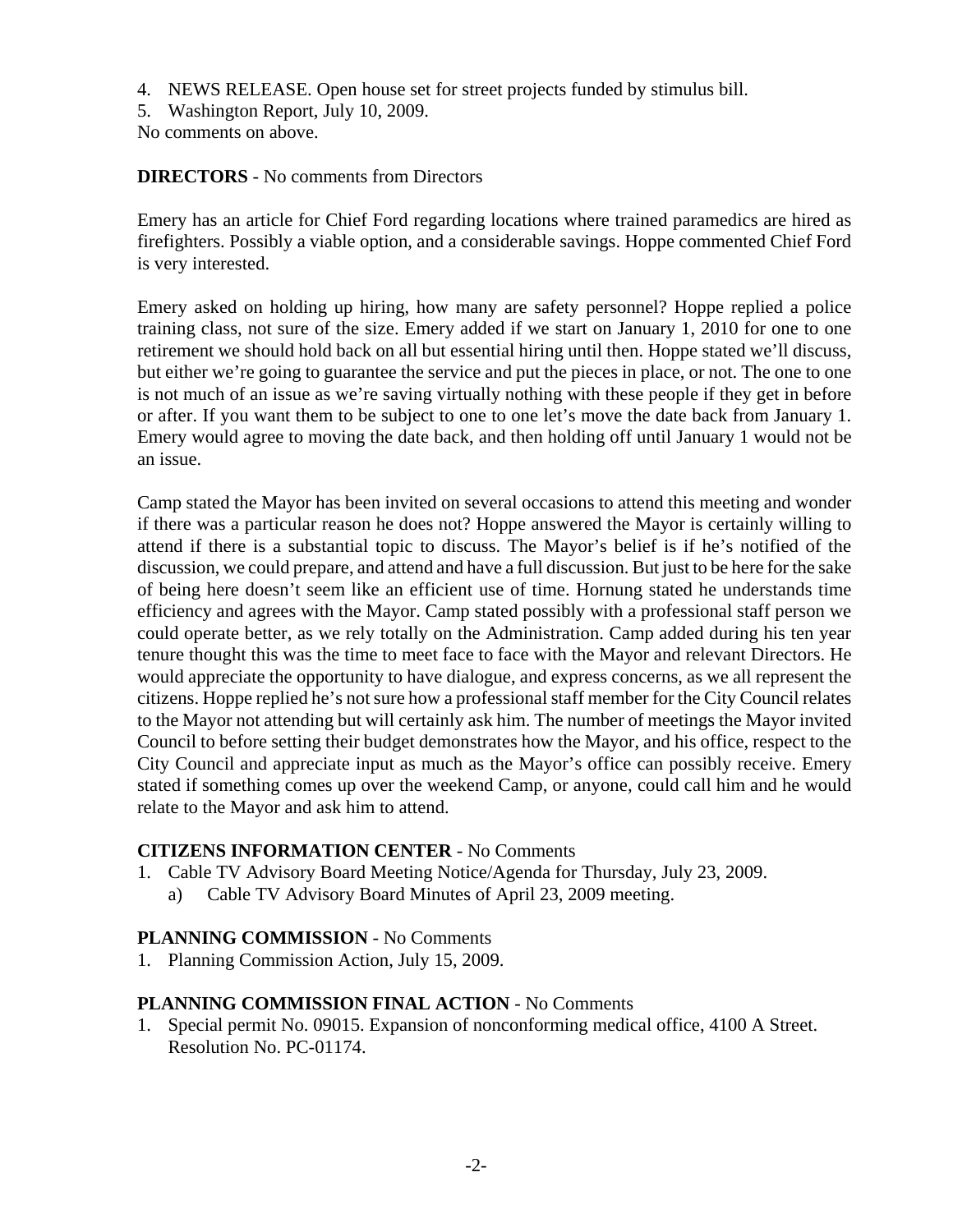## **PUBLIC WORKS AND UTILITIES** - No Comments

- 1. Response from Michaela Dugan, Public Works and Utilities, to Mr. and Mrs. Jim Peck and Councilman Camp regarding the Lawn Irrigation Water Meter(s) Impact fee(s) for Thorns Circle.
	- (a) Impact Fee Notice of Appeal.

# **III. COUNCIL RFI'S & CITIZENS CORRESPONDENCE TO INDIVIDUAL COUNCIL MEMBERS**

## **JON CAMP** - No Comment

1. Eric Hasselbalch's correspondence to Councilman Camp regarding support of Lincoln's water system, with Councilman Camp's request to Greg MacLean, Public Works and Utilities Director.

# **JONATHAN COOK** - No Comment

1. Letter from Rosina Paolini. Please keep the Pioneer Nature Center free, our children are our future.

# **DOUG EMERY** - No Comment

1. Letter from Charles and Deborah Yost. Vote for the Mayor's proposed budget which now includes saving neighborhood libraries.

# **IV. CORRESPONDENCE FROM CITIZENS TO COUNCIL**

- 1. Email from Martha Gadberry in support of Mayor Beutler's budget and comments on creating jobs with small business owners.
- 2. Email from Carol S. Kopf stating how studies show fluoridation is ineffective and harmful.
- 3. Correspondence from Bob Stoddard. Hoping the amendment to the City County Plan that adopts the principle of sustainability is passed. (Distributed to City Council Members on 07-14-09 a.m. before the Joint Public Hearing on the Comprehensive Plan Amendments at 5:30 p.m.)
- 4. Letter from The League of Women Voters of Lincoln-Lancaster County in support of Amendment #09003 to amend the 2030 Lincoln/Lancaster County Comprehensive Plan's Community Vision section to include the topic of sustainability. (Letter distributed to City Council and County Board on 07/14/09 before the Joint Public Hearing on the Comprehensive Plan Amendments at 5:30 p.m.)
- 5. Email from Tim Johnson. Consider the proposed sustainability amendment to the Comprehensive Plan with comments on supporting other projects and having free access to the Pioneer Park Center. (Distributed to Council Members and County Board before the Joint Public Hearing on the Comprehensive Plan Amendments at 5:30 p.m., 07/14/09)
- 6. Correspondence from Donna Woudenberg, Ph.D. Amend the Community Vision chapter of the Lincoln-Lancaster County Comprehensive Plan by adding sustainability related text. (Distributed to Council Members before the Joint Public Hearing on the Comprehensive Plan Amendments on 07/14/09)
- 7. Email from Marcella Shortt thanking Council for the continued funding for the Muni band.
- 8. InterLinc correspondence from Jerry Wolf regarding the Fire Department, the fire union, the Mayor, and City Council.

No comments on above.